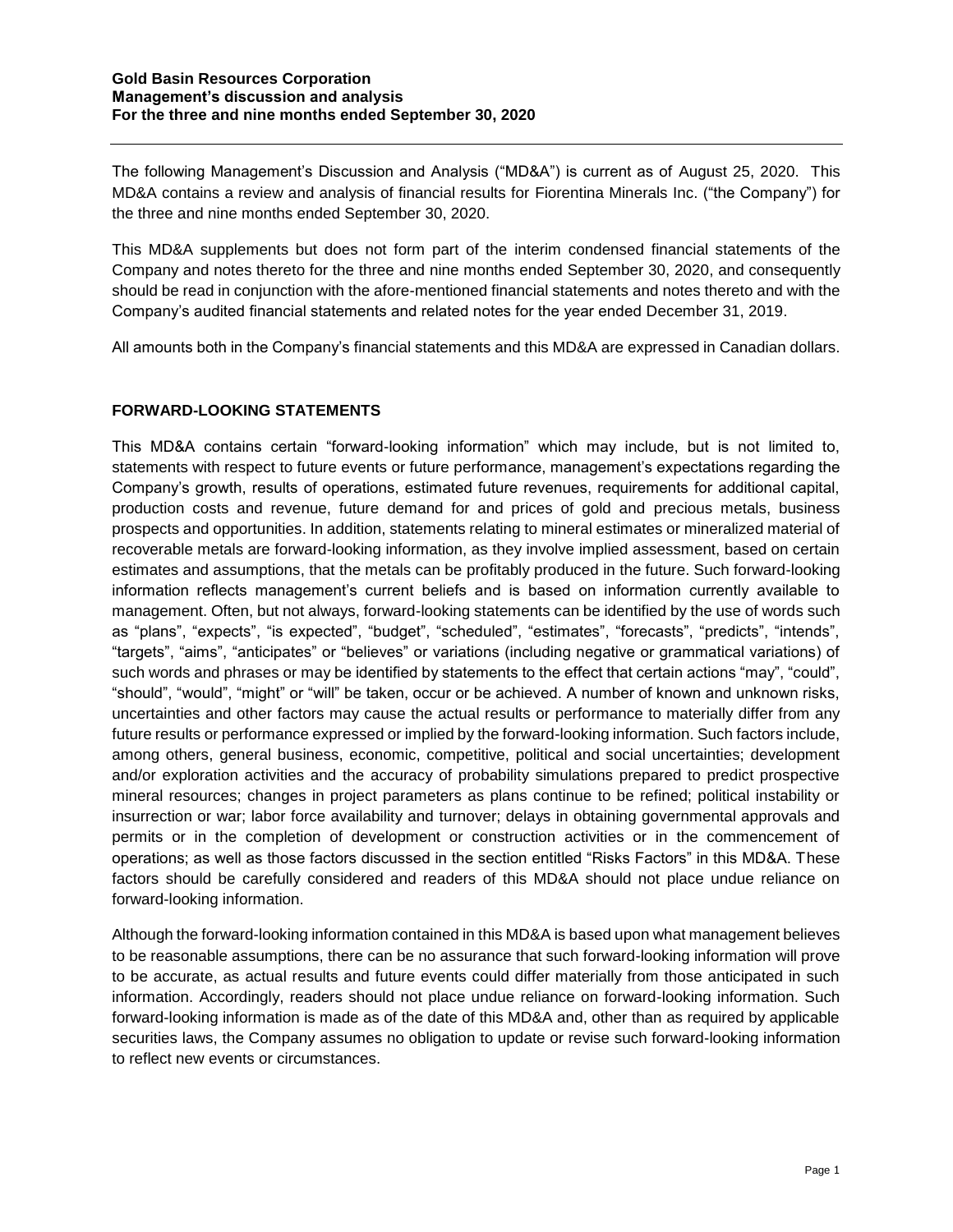## **BASIS OF PRESENTATION**

In this document and in the Company's consolidated financial statements, unless otherwise noted, all financial data is prepared in accordance with IFRS.

## **BUSINESS OVERVIEW**

The Company is principally engaged in the acquisition and exploration of mineral properties.

### **Gold Basin Property Assignment and Assumption Agreements**

The Company entered into two assignment and assumption agreements dated June 16, 2020 with Centric Minerals Corporation ("Centric"), an arm's length private British Columbia corporation, whereby Centric has assigned to the Company all of its rights under two letter agreements with third party vendors that are at arm's length to the Company. The Company was assigned the right to acquire an approximate aggregate 75% interest in and to the Gold Basin property located in the Gold Basin Mining District, Mohave County, Arizona, which comprises five mineral rights (2,389.34 acres) and 290 unpatented mining claims (5,280 acres), totalling 7,669.34 acres (the "Property"). The Property is an oxide-gold project located in the transition zone between the highly-productive gold mineralisation of the Walker Lane belt and the Arizona copper belt. Approximately a 140km on paved roads from Las Vegas, Nevada, the Property has ready access to hydro-electric power from the Hoover Dam, and is well-situated for both water and skilled workers. The Property was fully permitted as a heap leach gold operation in the mid-1990's. Subsequently, the Company negotiated the acquisition of a 100% interest in the Property.

Following the Assignment, the Company entered into a relinquishment of rights and release deed, and a relinquishment of rights agreement and termination, whereby certain third parties with existing rights to the Property (the "Vendors") agreed to relinquish all of their right, title and interest in the Property (the "Relinquishment") in favour of the underlying owner of the Property, Aurum Exploration Inc. ("Aurum"), effective September 3, 2020. As consideration for the Relinquishment, the Company made a cash payment of AU\$1,000,000 and issued an aggregate of 10,000,001 common shares in its capital, valued at \$2,000,000, to the Vendors (collectively, the "Relinquishment Transaction").

The Company entered into a definitive purchase and sale agreement made as of September 3, 2020 (the "Purchase Agreement") among the Company, a wholly-owned subsidiary of the Company ("Gold Basin (Arizona)") and Aurum, whereby Aurum agreed to sell, transfer, assign, set over and convey to Gold Basin (Arizona), and Gold Basin (Arizona) agreed to purchase from Aurum, 100% of its interest in the Gold Basin Property (the "Property Acquisition"; together with the Relinquishment Transaction, the "Gold Basin Transaction").

Pursuant to the Purchase Agreement, the Company issued an aggregate of 15,000,000 common shares in its capital to Aurum or its nominees (the "Aurum Shares") with the value of \$3,000,000. The closing of the Property Acquisition took place on September 18, 2020. All securities issued in connection with the Gold Basin Transaction will be subject to a four-month and one day hold period in Canada.

On November 19, 2020 the Company announced that exploration drilling has commenced at its Gold Basin oxide gold project in Arizona (the "Gold Basin Project"). The initial drilling program will consist of an 89 hole, ~6000m reverse-circulation ("RC") program that will target and verify the Cyclopic Zone of gold mineralization identified in historic drilling on the Gold Basin Project (the "Initial Drilling Program").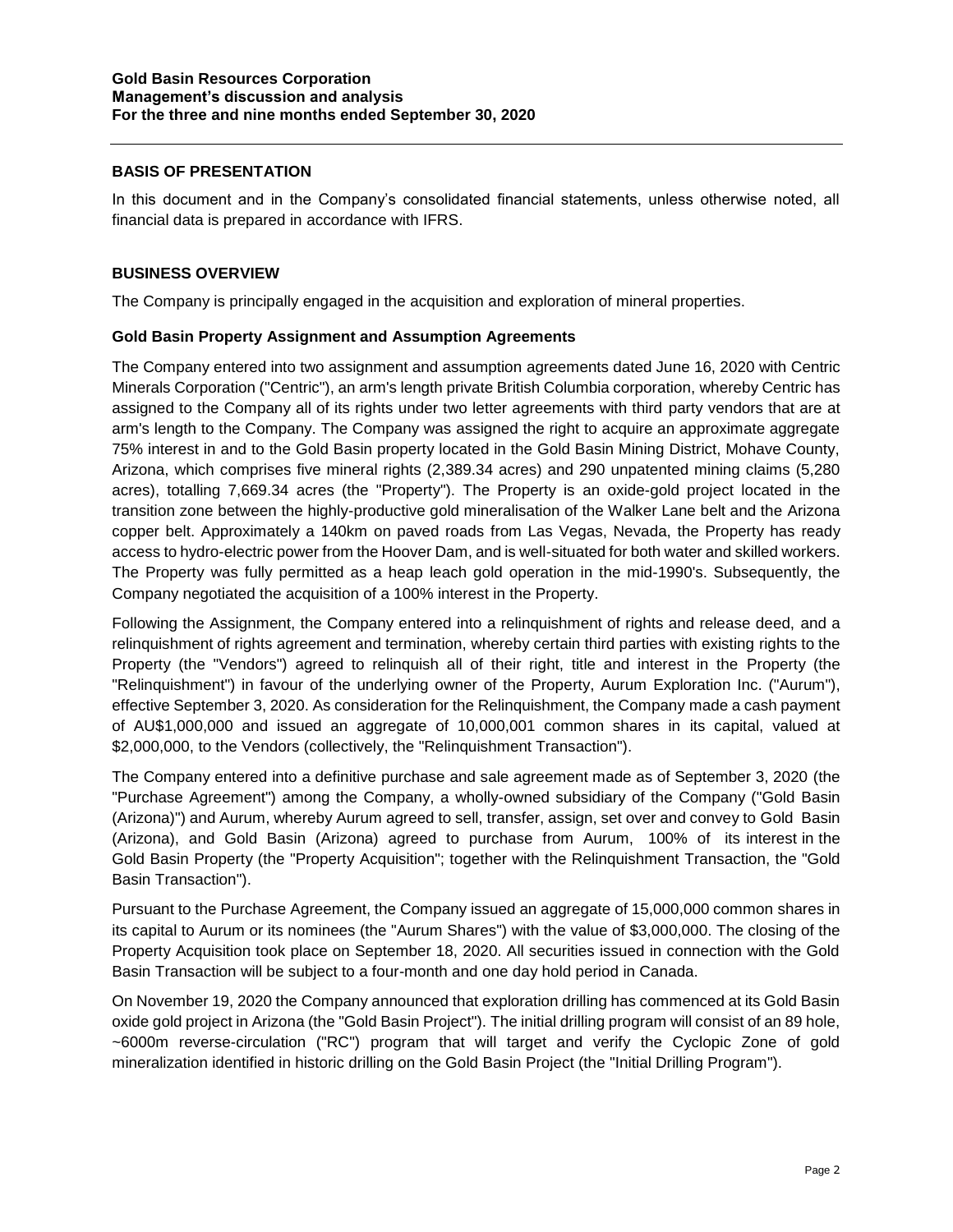## **Consortium Property**

The Company's original exploration asset was the Consortium property located about 55 km NW of Campbell River on Vancouver Island, British Columbia ("the Property").

On November 9, 2020 the Company entered into an amendment to the Consortium Project property option agreement, whereby the Company was granted an extension until the end of November with respect to certain obligations under the agreement. This was to allow the Company additional time to consider and evaluate the exploration potential of the Consortium Project and the Company's exploration focus going forward. Ultimately management made the determination to abandoned by November 26, 2020. There are no further obligations relating to the property.

The value of the Company's exploration and evaluation asset is comprised of the following:

|                                            | In the nine months ended<br>September 30, 2020 and |                   |
|--------------------------------------------|----------------------------------------------------|-------------------|
|                                            | the year ended December                            | In the year ended |
|                                            | 31, 2019                                           | December 31, 2018 |
| Labour                                     |                                                    | 45,450            |
| Equipment rental                           |                                                    | 14,200            |
| Meals and accommodation                    |                                                    | 10,080            |
| Office / Field disbursements and reporting |                                                    | 5,277             |
| Assay charges                              |                                                    | 3,987             |
| Fuel/Oil/Travel                            |                                                    | 1,836             |
| Management fee                             |                                                    | 5,658             |
| Red Metal Ridge option                     | 20,000                                             |                   |
|                                            | 20,000                                             | 86,488            |

### **OTHER BUSINESS ACTIVITIES**

On November 6, 2020 the Company granted an aggregate of 4,800,000 incentive stock options to certain directors, officers and consultants of the Company. The stock options vested immediately and will be exercisable to purchase one common share in the capital of the Company on or before November 6, 2023, at a price of \$0.40 per share.

On November 11, 2020 the Company formed an advisory board with John Robins and Jim Paterson as its initial members. The advisory board was created to make advisors with expertise in business development, capital markets and the natural resource sector available to the Company's management and board of directors.

### **SUMMARY OF QUARTERLY RESULTS**

Below is a summary of the Company's eight quarterly results, selected from financial statements prepared under International Financial Reporting Standards: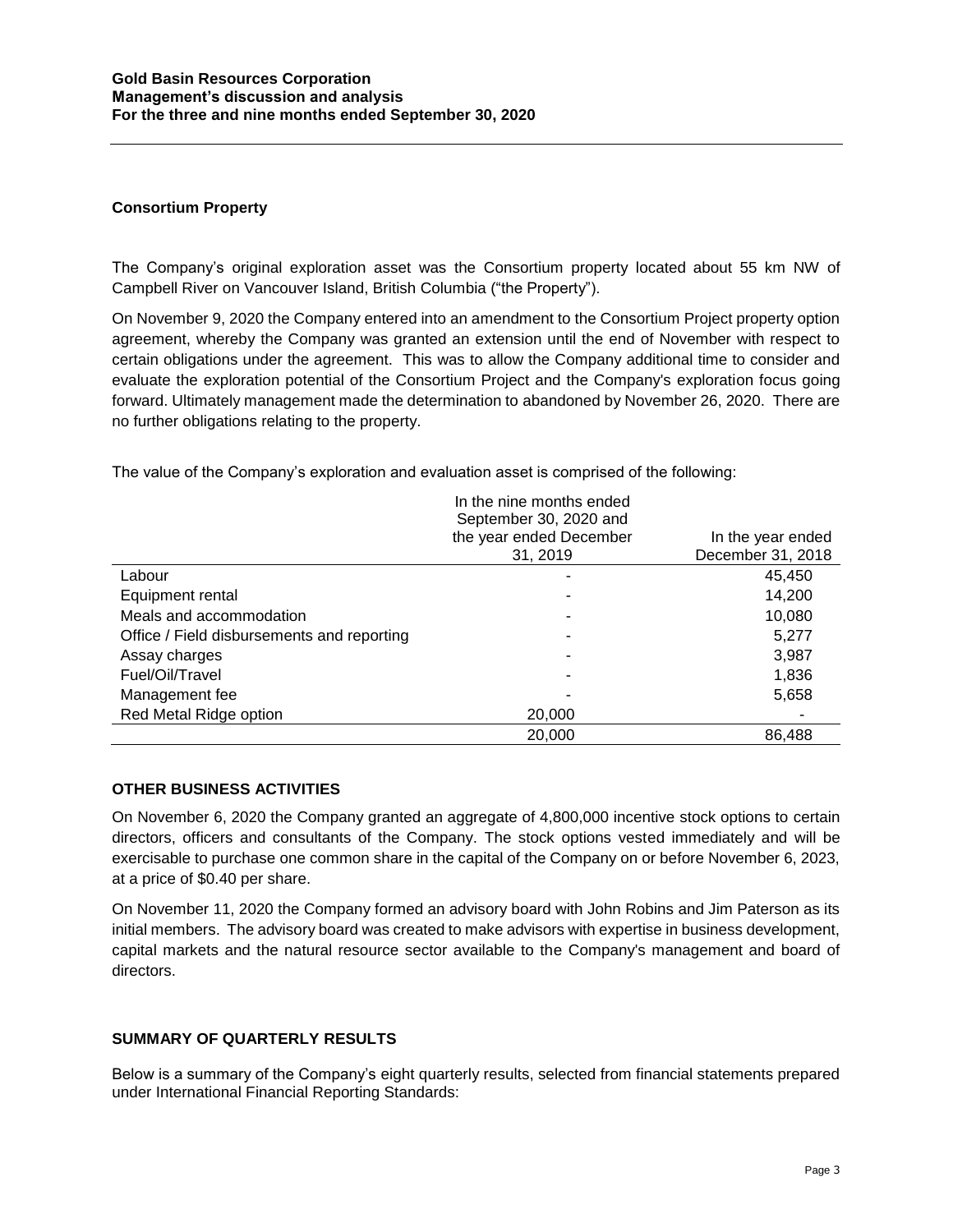#### **Gold Basin Resources Corporation Management's discussion and analysis For the three and nine months ended September 30, 2020**

|               | Year ending December 31, 2020 |               |               | Year ending December 31, 2019 |               |               |               | Year<br>ended<br>December<br>31, 2018 |
|---------------|-------------------------------|---------------|---------------|-------------------------------|---------------|---------------|---------------|---------------------------------------|
|               | Quarter 3                     | Quarter 2     | Quarter 1     | Quarter 4                     | Quarter 3     | Quarter 2     | Quarter 1     | Quarter 4                             |
| Net loss      | (3,832,451)                   | (102, 539)    | (28,117)      | (124, 755)                    | (70)          | (12, 635)     | (46, 173)     | (20, 798)                             |
| Basic/diluted |                               |               |               |                               |               |               |               |                                       |
| loss per      |                               |               |               |                               |               |               |               |                                       |
| share         | (0.09)/(0.06)                 | (0.01)/(0.00) | (0.00)/(0.00) | (0.01)/(0.01)                 | (0.01)/(0.00) | (0.00)/(0.00) | (0.01)/(0.00) | (0.01)/(0.00)                         |

## *Financial Performance*

Net loss for the three and nine months ended September 30, 2020, was \$(3,832,451) and \$(3,963,107) compared to \$(503) and \$(58,879) for the three and nine months ended September 30, 2019.

General and administrative expenses for the three and nine months ended September 30, 2020 were \$7,066 and \$18,338 compared to \$503 and \$6,963 for the same periods in the prior year.

Management fees paid to the former CEO were \$9,000 and \$27,000 for the three and nine months ended September 30, 2020, compared to \$2,000 and \$5,000 for the same periods in the prior year. Management fees accrued to the CFO were \$nil and \$4,000 in the same periods (2019 - \$nil). Management fees of \$70,000 (2019 - \$nil) were paid to two directors of the Company in the same periods.

Filing and transfer agent fees of \$7,320 and \$11,685 were incurred in the three and nine months ended September 30, 2020, compared to \$nil and \$4,278 in the same periods in 2019. In the same periods the Company incurred accounting and audit fees of \$8,365 and \$24,540 (2019 - \$nil and \$6,662); corporate advisory fees of \$41,790 (2019 - \$nil); legal fees of \$333,158 and \$387,565 (2019 - \$nil and \$3,153).

Share-based payments in the periods were \$235,435 as stock options were issued, as opposed to \$nil and \$25,573 for the three and nine months ended September 30, 2019.

Exploration expenses of \$101,872 and \$112,666 were recorded in the three and nine months ended September 30, 2020, compared to \$nil in 2019.

## *Cash Flows*

Net cash flow from operating activities in the nine months ended September 30, 2020 was \$1,470,778, compared to \$40,792 in the same period in 2019. \$3,002,408 was used in investing activities in the period (2019 - \$nil), and \$4,528,169 was provided by financing activities (2019 - \$67,792 used).

### *Liquidity and Capital Resources*

Total shareholders' equity as of September 30, 2020 was \$6,102,215 (December 31, 2019 – \$301,718) as follows:

| Balance as of December 31, 2019  | S | 301,718     |
|----------------------------------|---|-------------|
| Shares issued for cash           |   | 4,566,319   |
| Shares issued for settlement     |   | 2,000,000   |
| Shares issued for property       |   | 3,000,000   |
| Share issue costs                |   | (321, 831)  |
| Additions to contributed surplus |   | 519,116     |
| Current period loss              |   | (3,963,107) |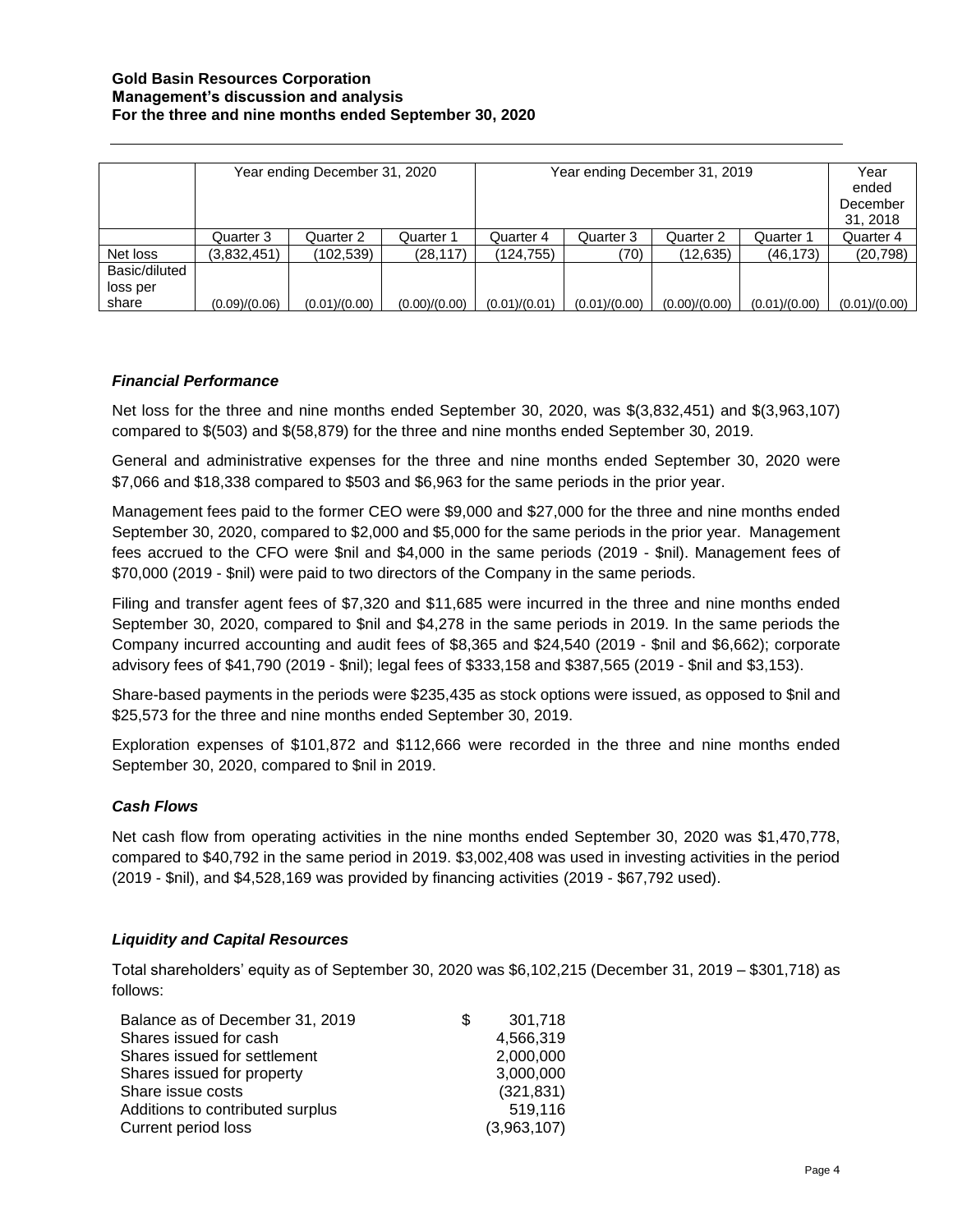### **Gold Basin Resources Corporation Management's discussion and analysis For the three and nine months ended September 30, 2020**

Balance as of September 30, 2020 \$ 6,102,215

The Company ended the period with cash of \$3,159,489 - an increase of \$2,996,539 from December 31, 2019.

Working capital was \$2,963,319 as of September 30, 2020 compared to \$165,230 at December 31, 2019.

The Company does not generate cash flows from operations and accordingly, the Company will need to raise additional funds through the issuance of shares. Although the Company has been successful in raising funds in the past, there can be no assurance that the Company will be able to raise sufficient funds in the future, in which case the Company may be unable to meet obligations in the normal course of business. These factors may cast significant doubt regarding the Company's ability to continue as a going concern. Should the Company be unable to discharge liabilities in the normal course of business, the net realizable value of the Company's assets may be materially less than amounts on the statement of financial position.

## **COMMITMENTS AND CONTINGENCIES**

Company has certain commitments in connection with its acquisition of mineral properties, as described in the Business Overview.

## **RELATED PARTY TRANSACTIONS**

Related parties consist of companies owned by executive officers and directors. The Company enters into transactions with Matalia Investments Ltd. (a company owned by a director/former CEO) for rent, management fees and membership dues. The Company pays accounting fees to Lotz CPA Inc., a company owned by the CFO/director.

Amounts due to related parties are unsecured, non-interest bearing and due on demand. Accounts payable at September 30, 2020 included \$nil (December 31, 2019 - \$1,679) owing to Matalia Investments Ltd; and \$15,267 owing to Lotz CPA Inc. (December 31, 2019 - \$nil.)

### **Dilution**

The Company does not generate any revenues from production and may not have sufficient financial resources to undertake by itself all of its planned exploration programs. The Company has limited financial resources and has financed its operations primarily through the sale of common shares. The Company assesses various options for financing; however, the Company may need to continue its reliance on the sale of securities for future financing, resulting in potential dilution to the Company's existing shareholders. The amount of additional funds required will depend largely on the success of the Company's exploration programs.

Further exploration programs will depend on the Company's ability to obtain additional financing which may not be available under favorable terms, if at all. If adequate financing is not available, the Company may not be able to commence or continue with its exploration and development programs or to meet minimum expenditure requirements to prevent the full or partial loss of its mineral properties.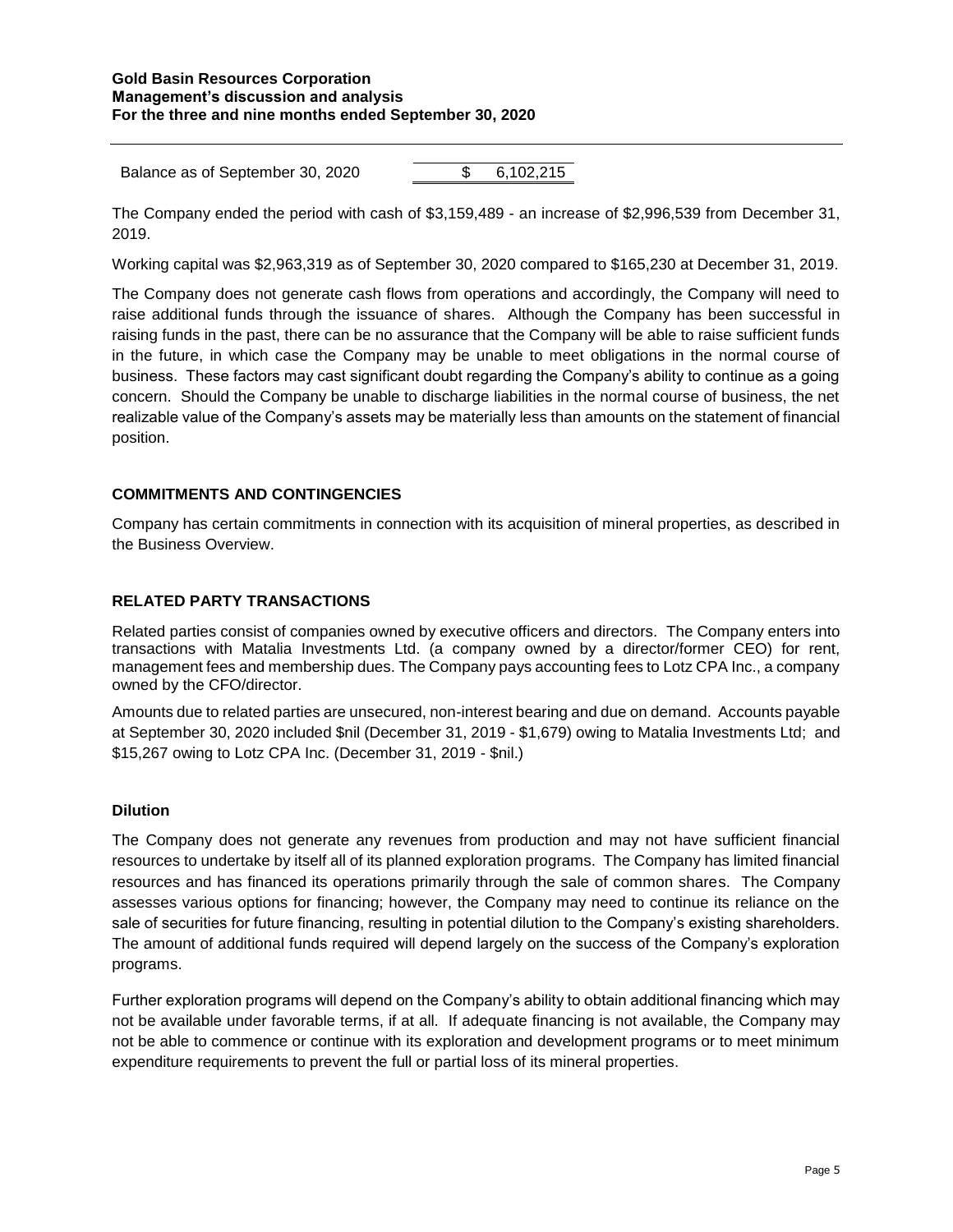## **No Known Mineral Reserves**

The Company's mineral properties are in the exploration stage and it is without known mineral reserves. Although the Company may discover mineral reserves through its exploration programs, commercial production may not be warranted due to insufficient quantities or unfavourable economic conditions.

In the event a mineral reserve is discovered, substantial expenditures are required to develop the mineral reserve for production including facilities for mining, processing, infrastructure and transportation. The marketability of any minerals discovered may be affected by numerous factors which are beyond the Company's control and which cannot be accurately predicted, such as global economic conditions, mineral markets and mineral pricing, global smelting and refining availability, and such other factors as government regulations, including regulations relating to royalties, allowable production, importing and exporting of minerals, and environmental protection. Depending on the price of minerals produced, the Company may determine that it is not warranted to commence or continue commercial production.

## **Key Personnel**

The Company is dependent on a relatively small number of key personnel, the loss of any of whom could have an adverse effect on the operations of the Company. The Company's success is dependent to a great degree on its ability to attract and retain qualified management personnel. The loss of such key personnel, through incapacity or otherwise, may require the Company to seek and retain other qualified personnel and could compromise the pace and success of its exploration activities. The Company does not maintain key person insurance in the event of a loss of any such key personnel. Also, certain management personnel of the Company are officers and/or directors of other publicly-traded companies and may devote only part of their time to the Company.

Additionally, the Company has relied on and is expected to continue relying upon consultants and others for exploration and development expertise.

## **Industry Operating Hazards and Risks**

Mineral exploration and development involve many risks, including location of commercially productive mineral resources or reserves, which may not occur even with a combination of experience, knowledge and careful evaluation. The operations in which the Company has a direct or indirect interest may be subject to some or all of the hazards and risks normally incidental to resource companies, any of which could result in work stoppages. Fires, power outages, labour disruptions, flooding, explosions, cave-ins, landslides social disruptions, and the inability to obtain suitable or adequate machinery, equipment or labour are some of the industry operating risks involved in the development and operation of mines and the conduct of exploration programs. Other risks include injury or loss of life, severe damage to or destruction of property, clean-up responsibilities, regulatory investigation and penalties and suspension of operations. The occurrence of any of these operating risks and hazards may have an adverse effect on the Company's financial condition and operations and may incur legal liability.

Although the Company will, when appropriate, secure liability insurance in an amount which it considers appropriate, the nature of these risks is such that liabilities might exceed policy limits, the liability and hazards might not be insurable, or the Company might elect not to insure itself against such liabilities due to high premium costs or other reasons, in which event the Company could incur significant costs that may have a material adverse effect upon its financial condition and operations.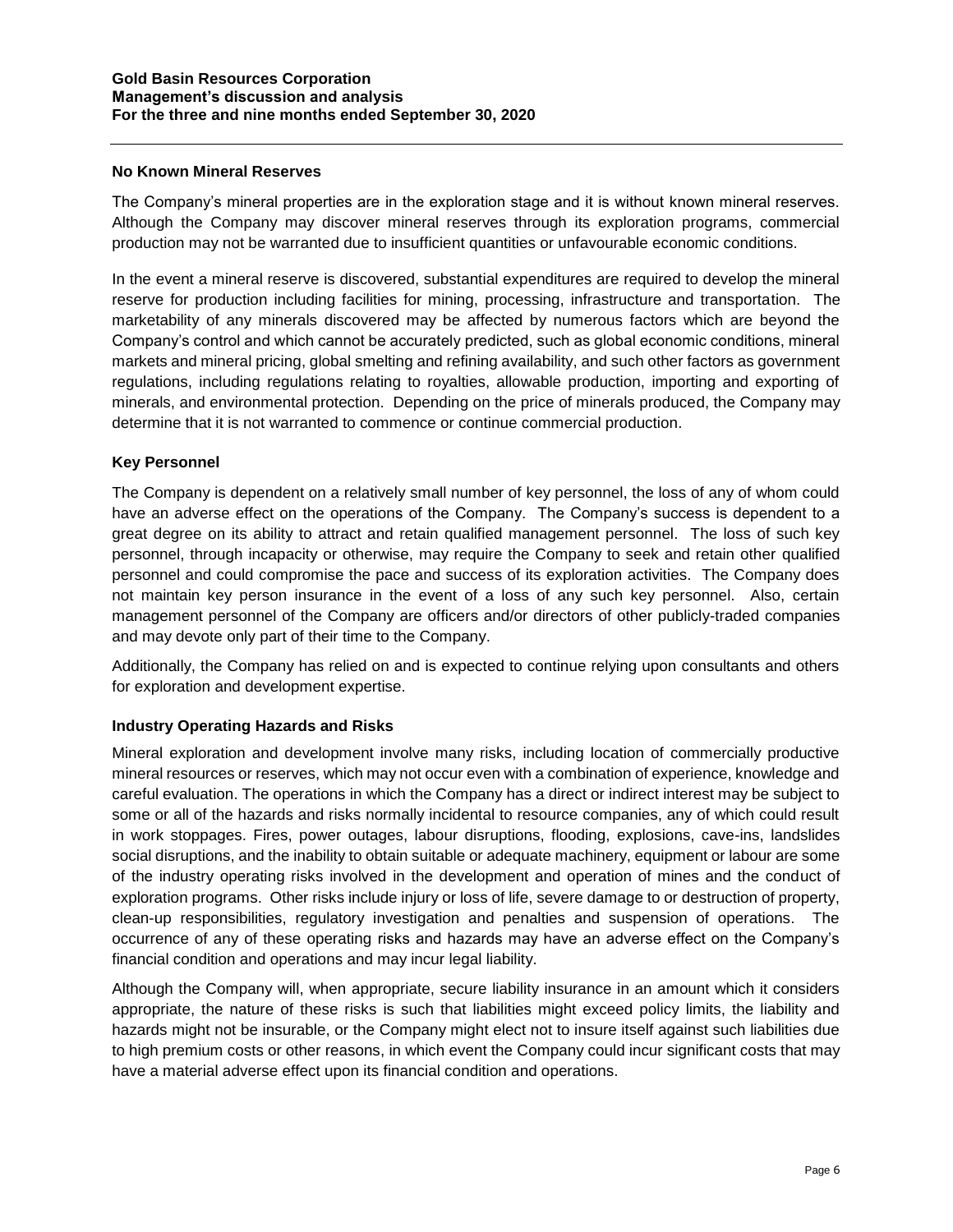## **Government Regulations and Political Climate**

Mineral exploration on the Company's properties are affected to varying degrees by: (i) government regulations relating to such matters as environmental protection, health, safety and labour; (ii) mining law reform; (iii) tax laws (iv) restrictions on production, price controls, and tax increases; (v) maintenance of claims; (vi) tenure; and (vii) expropriation of property through nationalization, requisition or confiscation. Any mineral exploration activities conducted by the Company, including commencement of production, require permits from governmental authorities and such operations are and will be governed by laws and regulations governing prospecting, mining, production, exports, taxes, labour standards, occupational health, waste disposal, toxic substances, land use, environmental protection, mine safety and other matters.

Companies engaged in the development and operation of mines and related facilities generally experience increased costs, and delays in development and/or production and other schedules as a result of the need to comply with applicable laws, regulations and permits. All permits required for the conduct of exploration, development and mining operations, including the construction of mining facilities, may not be obtainable by the Company on reasonable terms, which would have an adverse effect on any mining project the Company might undertake. Additionally, failure to comply with applicable laws, regulations and permitting requirements may result in enforcement actions thereunder, including orders issued by regulatory or judicial authorities causing operations to cease or be curtailed, and may include corrective measures requiring capital expenditures, installation of additional equipment, or remedial actions. Parties engaged in mining exploration, development or operations may be required to compensate those suffering loss or damage by reason of the mining activities and may have civil or criminal fines or penalties imposed for violations of applicable laws or regulations.

To the best of the Company's knowledge, the Company is and will continue to operate in compliance with applicable legal and environmental regulations and social requirements. However, amendments to current governmental laws and regulations affecting mining companies, or the more stringent application thereof, or shifts in political conditions or attitudes could adversely affect the Company's operations including the potential to curtail or cease exploration programs or to preclude entirely the economic viability of a mineral property. The extent of future changes to governmental laws and regulations cannot be predicted or quantified, but it should be assumed that such laws and regulations will become more stringent in the future. Generally, new laws and regulations will result in increased compliance costs, including costs and time and effort for obtaining permits, and increased delays or fines resulting from loss of permits or failure to comply with the new requirements.

## **DISCLOSURES**

### *Additional Information as specified by National Instrument 51-102*

Additional information, including the Company's most recent Annual Information Form, is available on SEDAR at [http://www.sedar.com](http://www.sedar.com/)

### *Venture Issuer Without Significant Revenue*

This MD&A supports information disclosed in the Company's financial statements. More information regarding the Company's mineral right interests can be found under Note 4 of the Company's financial statements for the current reporting period.